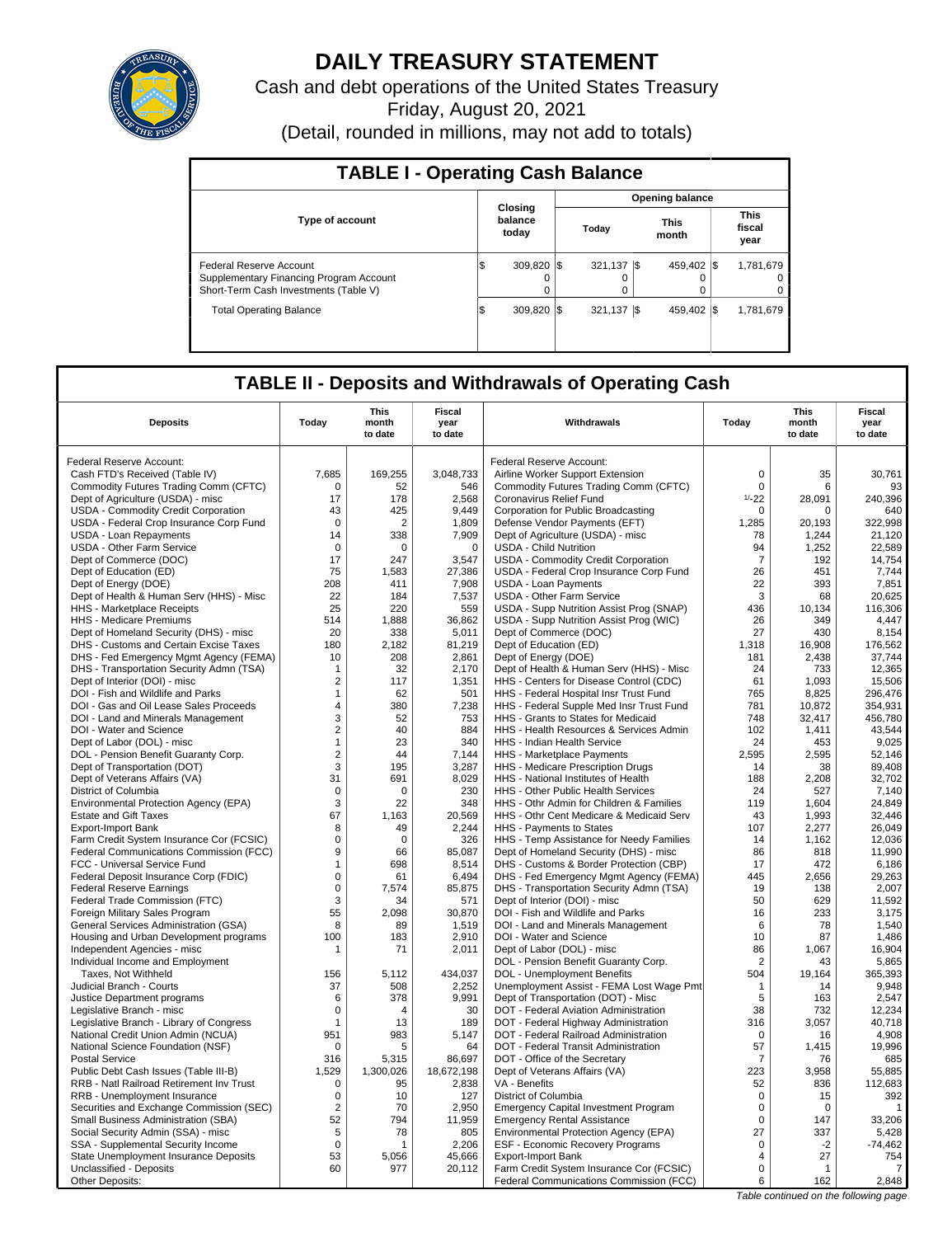## Friday, August 20, 2021

|                                                                        |             |                                 |                                   | <b>TABLE II cont. - Deposits and Withdrawals of Operating Cash</b>   |                     |                                 |                                   |
|------------------------------------------------------------------------|-------------|---------------------------------|-----------------------------------|----------------------------------------------------------------------|---------------------|---------------------------------|-----------------------------------|
| <b>Deposits</b>                                                        | Today       | <b>This</b><br>month<br>to date | <b>Fiscal</b><br>year<br>to date  | Withdrawals                                                          | Today               | <b>This</b><br>month<br>to date | <b>Fiscal</b><br>year<br>to date  |
| Federal Housing Admin: Note Sales                                      | 53          | 1,415                           | 19,128                            | FCC - Universal Service Fund                                         | 0                   | 185                             | 7,434                             |
| Thrift Savings Plan Transfer                                           | 76          | 2,205                           | 42,337                            | Federal Deposit Insurance Corp (FDIC)                                | $\overline{4}$      | 26                              | 828                               |
|                                                                        |             |                                 |                                   | Federal Employees Insurance Payments                                 | 307                 | 5,289                           | 79,370                            |
|                                                                        |             |                                 |                                   | Federal Salaries (EFT)                                               | 4,123               | 12,529                          | 185,819                           |
|                                                                        |             |                                 |                                   | Federal Trade Commission (FTC)                                       | $\Omega$            | 66                              | 520                               |
|                                                                        |             |                                 |                                   | General Services Administration (GSA)                                | 118                 | 1,809                           | 24,130                            |
|                                                                        |             |                                 |                                   | Housing and Urban Development programs                               | 138                 | 5,411                           | 65,395                            |
|                                                                        |             |                                 |                                   | Independent Agencies - misc                                          | 33                  | 231                             | 3,463                             |
|                                                                        |             |                                 |                                   | <b>Interest on Treasury Securities</b>                               | $\Omega$            |                                 | 277,412                           |
|                                                                        |             |                                 |                                   | IRS - Advanced Child Tax Credit (EFT)                                | $\overline{1}$      | 52,358<br>11,485                | 24,221                            |
|                                                                        |             |                                 |                                   |                                                                      |                     |                                 |                                   |
|                                                                        |             |                                 |                                   | IRS - Economic Impact Payments (EFT)                                 | $\mathbf{1}$        | 942                             | 442,632                           |
|                                                                        |             |                                 |                                   | IRS Tax Refunds Business (EFT)                                       | 368                 | 1,430                           | 28.044                            |
|                                                                        |             |                                 |                                   | IRS Tax Refunds Individual (EFT)                                     | 178                 | 10.744                          | 329.467                           |
|                                                                        |             |                                 |                                   | Judicial Branch - Courts                                             | 14                  | 87                              | 1,569                             |
|                                                                        |             |                                 |                                   | Justice Department programs                                          | 91                  | 1,385                           | 18,912                            |
|                                                                        |             |                                 |                                   | Legislative Branch - misc                                            | 10                  | 73                              | 1,120                             |
|                                                                        |             |                                 |                                   | Legislative Branch - Library of Congress                             | $\mathbf 0$         | 24                              | 665                               |
|                                                                        |             |                                 |                                   | <b>NASA</b>                                                          | 40                  | 1,413                           | 17,883                            |
|                                                                        |             |                                 |                                   | National Credit Union Admin (NCUA)                                   | $\Omega$            | 5                               | 1,850                             |
|                                                                        |             |                                 |                                   | National Science Foundation (NSF)                                    | 36                  | 563                             | 6,068                             |
|                                                                        |             |                                 |                                   | Postal Service Money Orders and Other                                | 152                 | 2,233                           | 38,010                            |
|                                                                        |             |                                 |                                   | Public Debt Cash Redemp. (Table III-B)                               | 1,570               | 1,199,853                       | 17,366,597                        |
|                                                                        |             |                                 |                                   | Railroad Retirement Board (RRB) - misc                               | $\mathbf 0$         | $\mathbf{1}$                    | 43                                |
|                                                                        |             |                                 |                                   | <b>RRB - Benefit Payments</b>                                        | $\mathbf{1}$        | 1,158                           | 12.878                            |
|                                                                        |             |                                 |                                   | Securities and Exchange Commission (SEC)                             | 23                  | 63                              | 1,072                             |
|                                                                        |             |                                 |                                   | Small Business Administration (SBA)                                  | 3.442               | 67,384                          | 616,645                           |
|                                                                        |             |                                 |                                   | Social Security Admin (SSA) - misc                                   | 22                  | 230                             | 4,126                             |
|                                                                        |             |                                 |                                   | <b>SSA - Benefits Payments</b>                                       | 49                  | 63,850                          | 895,185                           |
|                                                                        |             |                                 |                                   | SSA - Supplemental Security Income                                   | 8                   | 196                             | 50,160                            |
|                                                                        |             |                                 |                                   | <b>Transportation Services</b>                                       | 59                  | 932                             | 932                               |
|                                                                        |             |                                 |                                   | Other Withdrawals:                                                   |                     |                                 |                                   |
|                                                                        |             |                                 |                                   | Agency for Internat'l Development                                    | 52                  | 969                             | 19,639                            |
|                                                                        |             |                                 |                                   | Interntl Security Assistance (DSCA)                                  | 145                 | 145                             | 3,745                             |
|                                                                        |             |                                 |                                   | Thrift Savings Plan Transfer                                         | 253                 | 3,720                           | 70,908                            |
|                                                                        |             |                                 |                                   | Unclassified                                                         | 1,447               | 20,134                          | 300,869                           |
| <b>Total Other Deposits</b><br>Change in Balance of Uncollected        | 130         | 3,953                           | 75,008                            | Total, Other Withdrawals                                             | 1,897               | 35,527                          | 683,485                           |
| Funds                                                                  | $\mathbf 0$ | $\mathbf 0$                     | $\mathbf 0$                       |                                                                      |                     |                                 |                                   |
| <b>Transfers from Depositaries</b>                                     | 0           | $\mathbf 0$                     | 0                                 | <b>Transfers to Depositaries</b>                                     | $\mathbf 0$         | 0                               | 0                                 |
|                                                                        |             |                                 |                                   |                                                                      |                     |                                 |                                   |
| <b>Total Federal Reserve Account</b>                                   | 12,434      | 1,514,632                       | 22,895,445                        | <b>Total Federal Reserve Account</b>                                 | 23,751              | 1,664,214                       | 24,367,304                        |
| Short-Term Cash Investments:<br>Transfers from Federal Reserve Account |             |                                 |                                   | Short-Term Cash Investments:<br>Transfers to Federal Reserve Account |                     |                                 |                                   |
| (Table V)                                                              | 0           | $\mathbf 0$                     | $\mathbf 0$                       | (Table V)                                                            | $\bigcap$           | $\Omega$                        |                                   |
| Total Deposits (excluding transfers)                                   | \$          |                                 | 12,434 \$ 1,514,632 \$ 22,895,445 | Total Withdrawals (excluding transfers)                              | l\$                 |                                 | 23,751 \$ 1,664,214 \$ 24,367,304 |
|                                                                        |             |                                 |                                   |                                                                      |                     |                                 |                                   |
|                                                                        |             |                                 |                                   | Net Change in Operating Cash Balance                                 | l\$<br>$-11,317$ \$ |                                 | $-149,582$ \$ $-1,471,859$        |

|                                               |  |         |    |                                 |  |                           |                                         |     |                       |  |                                 | See Footnote              |
|-----------------------------------------------|--|---------|----|---------------------------------|--|---------------------------|-----------------------------------------|-----|-----------------------|--|---------------------------------|---------------------------|
| <b>TABLE III-A - Public Debt Transactions</b> |  |         |    |                                 |  |                           |                                         |     |                       |  |                                 |                           |
| <b>Issues</b>                                 |  | Today   |    | <b>This</b><br>month<br>to date |  | Fiscal<br>year<br>to date | <b>Redemptions</b>                      |     | Todav                 |  | <b>This</b><br>month<br>to date | Fiscal<br>year<br>to date |
| Marketable:                                   |  |         |    |                                 |  |                           | Marketable:                             |     |                       |  |                                 |                           |
| Bills:                                        |  |         |    |                                 |  |                           | <b>Bills</b>                            |     | 0                     |  | 885,741 \$                      | 14,742,783                |
| <b>Regular Series</b>                         |  | 0       | \$ | 630,727 \$                      |  | 9,640,854                 | <b>Notes</b>                            |     | $\Omega$              |  | 269,062                         | 2,052,315                 |
| <b>Cash Management Series</b>                 |  | 0       |    | 200,008                         |  | 4,160,141                 | <b>Bonds</b>                            |     | O                     |  | 9,506                           | 29,649                    |
| <b>Notes</b>                                  |  |         |    | 374,374                         |  | 3,765,170                 | <b>Federal Financing Bank</b>           |     |                       |  |                                 | 1,209                     |
| <b>Bonds</b>                                  |  |         |    | 65,344                          |  | 628,868                   | Nonmarketable:                          |     |                       |  |                                 |                           |
| Inflation-Protected Securities Increment      |  | 482     |    | 9,963                           |  | 70,629                    | <b>United States Savings Securities</b> |     | 31                    |  | 605                             | 9,396                     |
| Federal Financing Bank                        |  |         |    | $\Omega$                        |  | $\Omega$                  | <b>Government Account Series</b>        |     | 285,243               |  | 5,145,495                       | 93,732,667                |
| Nonmarketable:                                |  |         |    |                                 |  |                           | Hope Bonds                              |     |                       |  |                                 |                           |
| United States Savings Securities:             |  |         |    |                                 |  |                           | Domestic Series                         |     |                       |  |                                 | 71,549                    |
| Cash Issue Price                              |  |         |    | 88                              |  | 1,321                     | <b>Foreign Series</b>                   |     | $\Omega$              |  |                                 |                           |
| Interest Increment                            |  |         |    | 345                             |  | 3,607                     | <b>State and Local Series</b>           |     | 16                    |  | 8,924                           | 93,382                    |
| <b>Government Account Series</b>              |  | 284,790 |    | 5,034,644                       |  | 93,826,995                | Other                                   |     | 1,522                 |  | 26,015                          | 367,525                   |
| Hope Bonds                                    |  |         |    |                                 |  | $\Omega$                  |                                         |     |                       |  |                                 |                           |
| Domestic Series                               |  |         |    |                                 |  |                           |                                         |     |                       |  |                                 |                           |
| Foreign Series                                |  |         |    | C                               |  |                           |                                         |     |                       |  |                                 |                           |
| State and Local Series                        |  |         |    | 3.752                           |  | 117,032                   |                                         |     |                       |  |                                 |                           |
| Other                                         |  | 1,520   |    | 26,006                          |  | 368,069                   | <b>Total Redemptions</b>                |     | $286,812$ $\sqrt{\$}$ |  | $6,345,348$ \\$                 | 111,100,473               |
| <b>Total Issues</b>                           |  | 286,800 | \$ | $6,345,252$ \$                  |  | 112,582,707               | Net Change in Public Debt Outstanding   | 135 | $-12$ $\sqrt{3}$      |  | $-97$ $\sqrt{5}$                | 1,482,234                 |
|                                               |  |         |    |                                 |  |                           |                                         |     |                       |  |                                 |                           |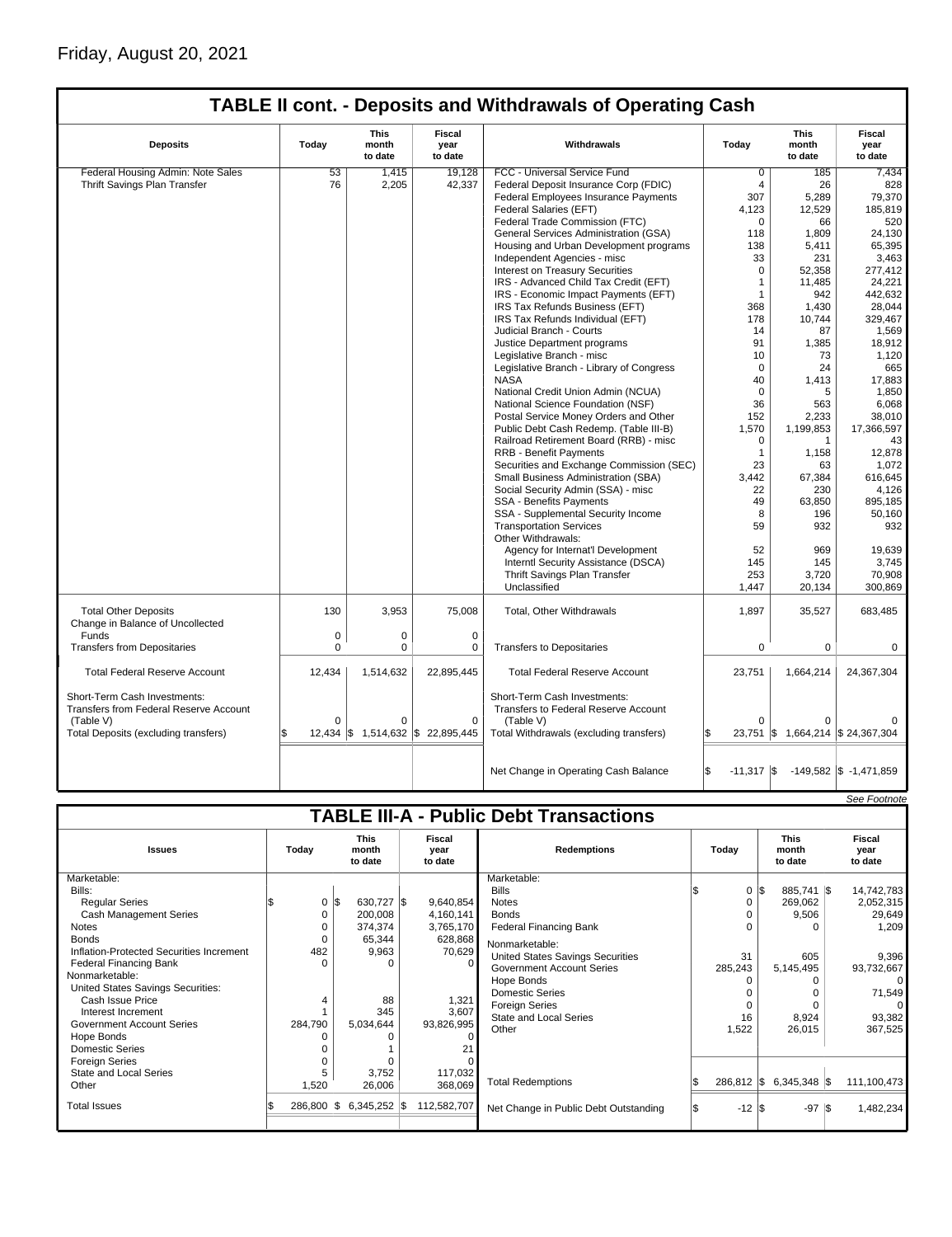| <b>TABLE III-B - Adjustment of Public Debt</b><br><b>Transactions to Cash Basis</b>                                                                                                                                                          |       |                                               |     |                               |                                                          |  |  |  |  |  |  |                                 |                           |
|----------------------------------------------------------------------------------------------------------------------------------------------------------------------------------------------------------------------------------------------|-------|-----------------------------------------------|-----|-------------------------------|----------------------------------------------------------|--|--|--|--|--|--|---------------------------------|---------------------------|
| <b>Transactions</b>                                                                                                                                                                                                                          | Today |                                               |     |                               |                                                          |  |  |  |  |  |  | <b>This</b><br>month<br>to date | Fiscal<br>year<br>to date |
| Public Debt Cash Issues:<br>Public Debt Issues (Table III-A)<br>Premium on New Issues<br>Discount on New Issues:<br>Bills (-)                                                                                                                | 1\$   | 286,800<br>O<br>0                             | l\$ | 1.556<br>136                  | 6,345,252   \$12,582,707<br>21,067<br>2,656              |  |  |  |  |  |  |                                 |                           |
| Bonds and Notes (-)<br>Federal Financing Bank (-)<br>Government Account Transactions (-)<br>Hope Bonds (-)                                                                                                                                   |       | 0<br>O<br>284,790                             |     | 1,693<br>n<br>5,034,644<br>ი  | 28,815<br>93,826,995                                     |  |  |  |  |  |  |                                 |                           |
| Interest Increment on United States<br>Savings Securities (-)<br>Inflation-Protected Securities Increment<br><b>Total Public Debt Cash Issues</b>                                                                                            |       | 482                                           |     | 345<br>9.963                  | 3.607<br>69,504                                          |  |  |  |  |  |  |                                 |                           |
| Deposited in Federal Reserve Account                                                                                                                                                                                                         | \$    | 1.529                                         | l\$ | 1,300,026                     | \$18,672,198                                             |  |  |  |  |  |  |                                 |                           |
| Public Debt Cash Redemptions:<br>Public Debt Redemptions (Table III-A)<br>Premium on Debt Buyback Operation<br>Discount on Debt Buyback Operation (-)<br>Federal Financing Bank (-)<br>Government Account Transactions (-)<br>Hope Bonds (-) | \$    | 286,812<br>0<br>$\Omega$<br>U<br>285,243<br>O | l\$ | 0<br>o<br>o<br>5,145,495<br>o | 6,345,348 \\$11,100,473<br>n<br>1,209<br>93,732,667<br>n |  |  |  |  |  |  |                                 |                           |
| <b>Total Public Debt Cash Redemptions</b><br>Withdrawn from Federal Reserve Acct.                                                                                                                                                            | l\$   | 1.570                                         |     |                               | $\frac{1}{3}$ 1,199,853 $\frac{1}{3}$ 17,366,597         |  |  |  |  |  |  |                                 |                           |

| <b>TABLE III-C - Debt Subject to Limit</b>                                        |                           |                           |                           |                           |  |  |  |  |  |
|-----------------------------------------------------------------------------------|---------------------------|---------------------------|---------------------------|---------------------------|--|--|--|--|--|
|                                                                                   | Closing                   | Opening balance           |                           |                           |  |  |  |  |  |
| <b>Balance Transactions</b>                                                       | balance<br>Today<br>today |                           | <b>This</b><br>month      | Fiscal<br>year            |  |  |  |  |  |
| Debt Held by the Public<br>Intragovernmental Holdings<br><b>Total Public Debt</b> | \$22,256,435<br>6,171,190 | \$22,259,021<br>6,168,616 | \$22,284,628<br>6,143,094 | \$21,018,952<br>5,926,439 |  |  |  |  |  |
| Outstanding<br>Less: Debt Not<br>Subject to Limit:                                | 28,427,625                | 28,427,637                | 28,427,722                | 26,945,391                |  |  |  |  |  |
| Other Debt                                                                        | 478                       | 478                       | 478                       | 478                       |  |  |  |  |  |
| <b>Unamortized Discount</b>                                                       | 19,656                    | 19,668                    | 19,753                    | 17,271                    |  |  |  |  |  |
| <b>Federal Financing Bank</b>                                                     | 6,053                     | 6,053                     | 6,053                     | 7,262                     |  |  |  |  |  |
| Hope Bonds<br>Plus: Other Debt Subject to Limit<br>Guaranteed Debt of             | $\Omega$                  | O                         | U                         | n                         |  |  |  |  |  |
| Government Agencies                                                               | $\Omega$                  | 0                         | $\Omega$                  | 0                         |  |  |  |  |  |
| <b>Total Public Debt</b><br>Subject to Limit                                      | \$28.401.438              | \$28,401,438              | \$28,401,438              | \$26,920,380              |  |  |  |  |  |
| <b>Statutory Debt Limit</b>                                                       | \$28,401,463              | \$28,401,463              | \$28,401,463              | SUSP-1                    |  |  |  |  |  |
|                                                                                   |                           |                           |                           |                           |  |  |  |  |  |

#### See Footnote

| <b>TABLE IV - Federal Tax Deposits</b>                                                                                                                                                                                                        |     |                                                |     |                                                        |     |                                                                      |  |  |  |
|-----------------------------------------------------------------------------------------------------------------------------------------------------------------------------------------------------------------------------------------------|-----|------------------------------------------------|-----|--------------------------------------------------------|-----|----------------------------------------------------------------------|--|--|--|
| Classification                                                                                                                                                                                                                                |     | Today                                          |     | <b>This</b><br>month<br>to date                        |     | <b>Fiscal</b><br>year<br>to date                                     |  |  |  |
| Withheld Income and Employment Taxes<br>Individual Income Taxes<br><b>Railroad Retirement Taxes</b><br><b>Excise Taxes</b><br><b>Corporation Income Taxes</b><br><b>Federal Unemployment Taxes</b><br>Estate and Gift Taxes & Misc IRS Rcpts. | l\$ | $8,314$ \\$<br>270<br>15<br>37<br>40<br>2<br>2 |     | 162,846<br>4,216<br>281<br>3,873<br>3,595<br>579<br>55 | 1\$ | 2,430,810<br>331,277<br>4,677<br>63,587<br>309,127<br>6,344<br>4,492 |  |  |  |
| Total                                                                                                                                                                                                                                         | \$  | $8,679$ \$                                     |     | 175,444                                                | 1\$ | 3,150,313                                                            |  |  |  |
| Cash Federal Tax Deposits:<br>Direct<br><b>Through Depositaries</b>                                                                                                                                                                           | \$  | 33 S<br>7,652                                  |     | 1,806<br>167,449                                       | l\$ | 27,405<br>3,021,328                                                  |  |  |  |
| Total Cash FTD's                                                                                                                                                                                                                              | \$  | 7,685                                          | 1\$ | 169,255                                                | 1\$ | 3,048,733                                                            |  |  |  |
| <b>Inter-agency Transfers</b>                                                                                                                                                                                                                 |     | 994                                            |     | 6,189                                                  |     | 101,581                                                              |  |  |  |
| Total                                                                                                                                                                                                                                         | l\$ | 8,679                                          | 1\$ | 175,444                                                | l\$ | 3,150,313                                                            |  |  |  |
|                                                                                                                                                                                                                                               |     |                                                |     |                                                        |     |                                                                      |  |  |  |

| <b>TABLE V - Short-Term Cash Investments</b> |   |                           |          |                 |       |  |  |  |  |  |
|----------------------------------------------|---|---------------------------|----------|-----------------|-------|--|--|--|--|--|
|                                              |   | <b>Type of Depositary</b> |          |                 |       |  |  |  |  |  |
| <b>Balance Transactions</b>                  | А |                           | в        | С               | Total |  |  |  |  |  |
| Opening Balance Today<br>Deposits:           | 0 | l\$                       | $\Omega$ | $\Omega$<br>I\$ | I\$   |  |  |  |  |  |
| <b>Transfers to Depositaries</b>             | 0 |                           | $\Omega$ | $\Omega$        |       |  |  |  |  |  |
| <b>Special Direct Investment</b>             | 0 |                           | O        | 0               |       |  |  |  |  |  |
| Term Investment                              | O |                           | O        | 0               |       |  |  |  |  |  |
| Repo Investment                              | O |                           | $\Omega$ | $\Omega$        |       |  |  |  |  |  |
| Withdrawals:                                 |   |                           |          |                 |       |  |  |  |  |  |
| <b>Treasury Initiated</b>                    | O |                           | O        | 0               |       |  |  |  |  |  |
| Depositary Initiated                         | O |                           | O        | 0               |       |  |  |  |  |  |
| Special Direct Investment                    | Ω |                           | O        | 0               |       |  |  |  |  |  |
| <b>Term Investment</b>                       | Ω |                           | O        | 0               |       |  |  |  |  |  |
| Repo Investment                              | O |                           | 0        | $\Omega$        |       |  |  |  |  |  |
|                                              |   |                           |          |                 |       |  |  |  |  |  |
| Closing Balance Today                        | 0 | l\$                       | 0        | I\$<br>0        | 1\$   |  |  |  |  |  |

| <b>TABLE VI - Income Tax Refunds Issued</b> |     |          |                                 |        |     |                           |  |  |  |  |
|---------------------------------------------|-----|----------|---------------------------------|--------|-----|---------------------------|--|--|--|--|
| Classification                              |     | Today    | <b>This</b><br>month<br>to date |        |     | Fiscal<br>year<br>to date |  |  |  |  |
| IRS - Advanced Child Tax Credit (Checks)    | I\$ | $\Omega$ | l\$                             | 3.929  | IS. | 5,986                     |  |  |  |  |
| IRS - Advanced Child Tax Credit (EFT)       |     |          |                                 | 11.485 |     | 24.221                    |  |  |  |  |
| IRS - Economic Impact Payments (Checks)     |     | 268      |                                 | 836    |     | 85.730                    |  |  |  |  |
| IRS - Economic Impact Payments (EFT)        |     |          |                                 | 942    |     | 442.632                   |  |  |  |  |
| IRS Tax Refunds Business (Checks)           |     | 55       |                                 | 5.207  |     | 57.861                    |  |  |  |  |
| IRS Tax Refunds Business (EFT)              |     | 368      |                                 | 1.430  |     | 28.044                    |  |  |  |  |
| IRS Tax Refunds Individual (Checks)         |     | 1.347    |                                 | 3,581  |     | 60.716                    |  |  |  |  |
| IRS Tax Refunds Individual (EFT)            |     | 178      |                                 | 10.744 |     | 329.467                   |  |  |  |  |

## **Daily Treasury Statement Footnotes:**

### **General Footnotes and Statements:**

This statement summarizes the United States Treasury's cash and debt operations for the Federal Government. Treasury's operating cash is maintained in an account at the Federal Reserve Bank of New York and in short-term cash investments. Treasury minimized and then suspended its short-term cash investment program beginning in November 2008, but anticipates investing again when market conditions warrant. Major information sources include: Federal Reserve Banks, Treasury Regional Financial Centers, Internal Revenue Service Centers, various electronic systems, and information on the Public Debt. Information is presented on a modified cash basis. Deposits are reflected as received and withdrawals are reflected as processed.SOURCE: Bureau of the Fiscal Service, Department of the Treasury. Note: The Daily Treasury Statement (DTS) is available by 4:00 p.m. the following business day on the Fiscal Service website https://fiscal.treasury.gov/reports-statements/dts/. For more information, call the Cash Reporting Branch at 202-874-9789.

### **TABLE II – Deposits and Withdrawals of Operating Cash**

1/Reported as a negative amount due to a return/reversal of \$24 million.